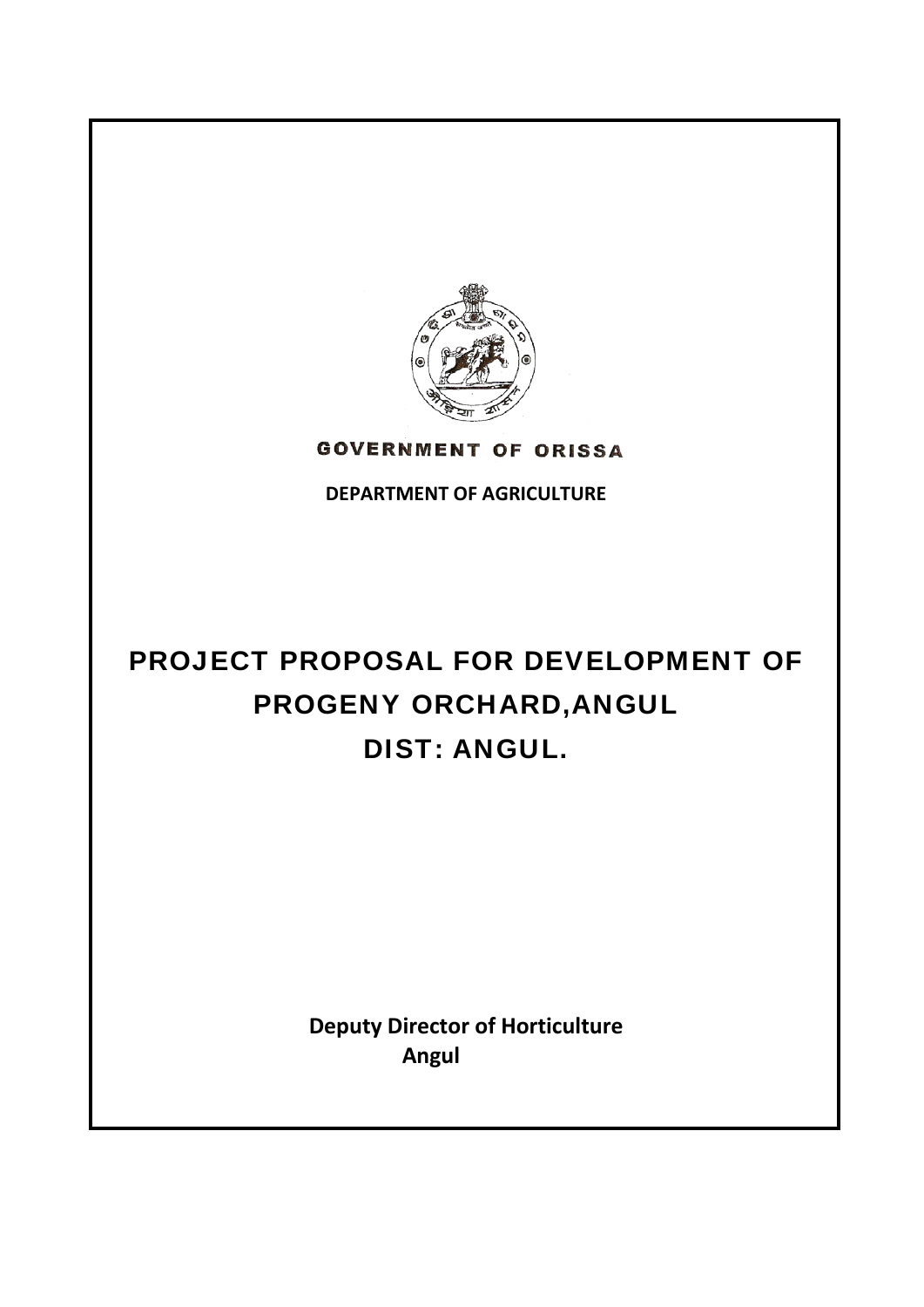## **PROJECT SUMMARY**

| Name of the Project                   | Development of Progeny Orchard, Angul,<br>Dist: Angul.                                                                               |
|---------------------------------------|--------------------------------------------------------------------------------------------------------------------------------------|
| Name and address<br>of the executants | : Deputy Director of Horticulture,<br>Angul                                                                                          |
| <b>Proposed Work</b>                  | : Infrastructure development work like : Pump<br>House, Boundary wall, Godown, Mother Plant<br>Rejuvenation, Watertank, CC Road etc. |
| <b>Proposed Site</b>                  | : At-Progeny Orchard, Angul, Po-Angul,<br>Block: Angul.                                                                              |
| Source of fund                        | : RKVY                                                                                                                               |
| <b>Year of Execution</b>              | $: 2016 - 17$                                                                                                                        |
| <b>Total Project cost</b>             | : Rs. 186.96 Lakh                                                                                                                    |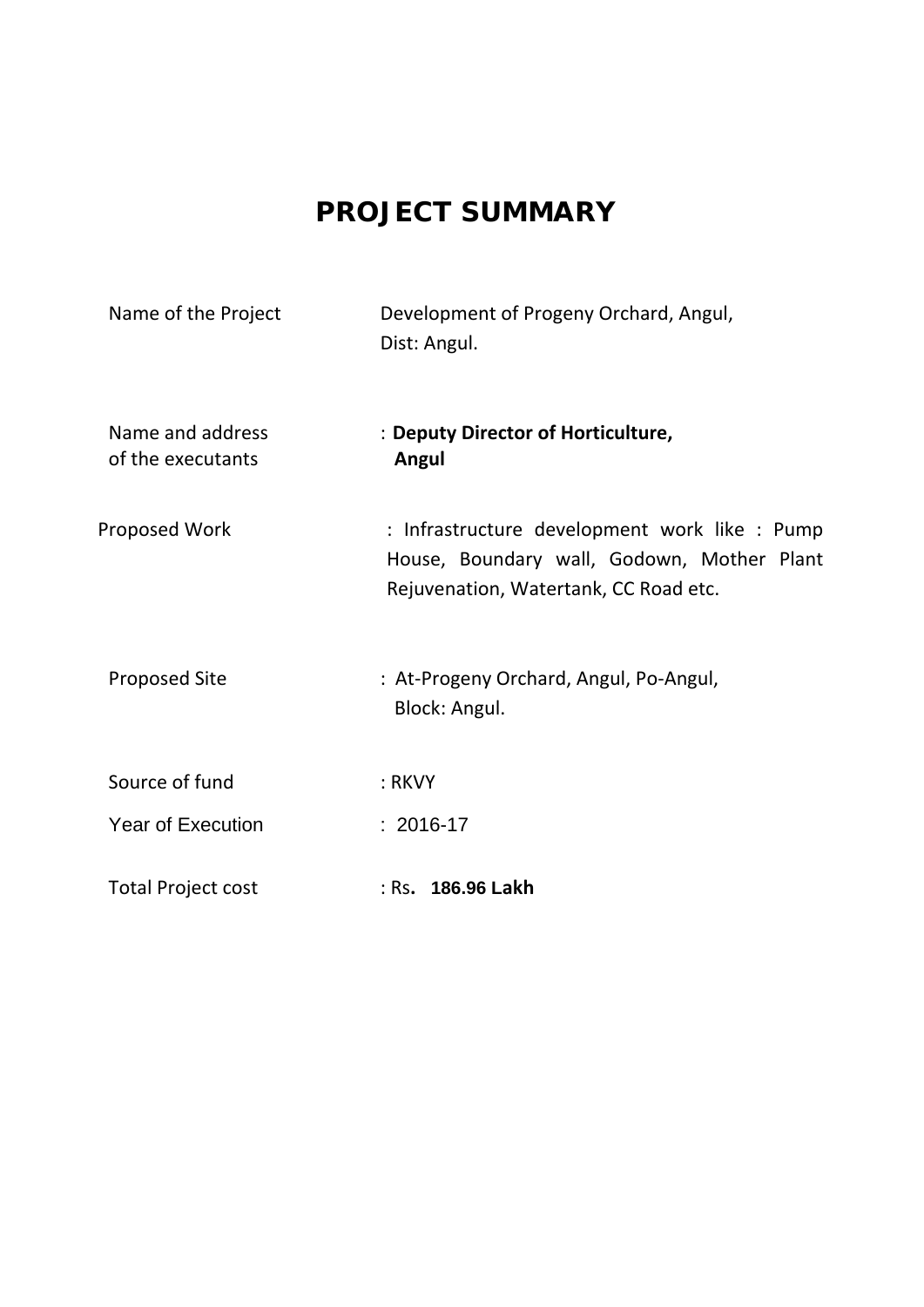## 1**. Introduction**

In Pre-Independent India Horticulture was almost a pleasantry of elite-Society. After independence it has emerged as the Core-sector in Agriculture of -Late it has transformed as a credible sector for productivity, employment generation & exportpromotion. Domestic-demand coupled with the Overseas-market has augmented the growing economic importance of horticultural crops especially fruits, vegetables & flowers. The domain of domestic-demand is influenced by the boom in income; Population-growth, Changing Consumption-Pattern & growing awareness for betternutrition.

Currently Horticulture-sector has emerged as a Potential- player in the Nationaleconomy, contributing 30% to G.D.P in Agriculture as well as a means of diversification in overall development of Agriculture. The contribution of Agriculture to NSDP in Odisha has declined significantly from 67% in 1951 to around 28% in 2005, whereas the workforce engaged in agriculture has remained relatively unchanged (57%). Horticulture has brought improvement in the economic-standard of general-farmers. Availability of fruits as seasonal-produce has been transformed as year-round-produce, with visible impact of increased per-capita consumption of fruits & vegetables. Due to its typical characteristics, Horticulture-sector has been playing a significant-role in womanempowerment & employment-opportunity through cultivation of different Horticultural crops.

The National goal for achieving 4% growth in Agriculture can be achieved through the major contribution in growth from horticulture. Quality planting material (QPM) is the key input for successful Crop-production, both in terms of quality & quantity. To translate that challenge into achievement, huge quantity of QPM are on high demands of requirement. To meet such high-demands; production of QPM in an assured & reliable mode need to be planned in the arena of Public-sector in particular. On development of the existing infrastructure of Progeny Orchard, Angul, Dist.-Angul the produce in shape of Crop-production & QPM production could be augmented profitably & objectively.

## **2. Aim and Objective**

The proposal for Development of Progeny Orchard, Angul, Dist; Angul is with following objectives.

- i. To emerge the Farm as a Model of Horticultural activities in the district.
- ii. To expose, guide and disseminate advanced technologies up to the door step of farmers.
- iii. To create new avenues for QPM production of different fruit plants as per requirement of the public.
- iv. To enhance the capacity building and skill development of the farmers and entrepreneurs.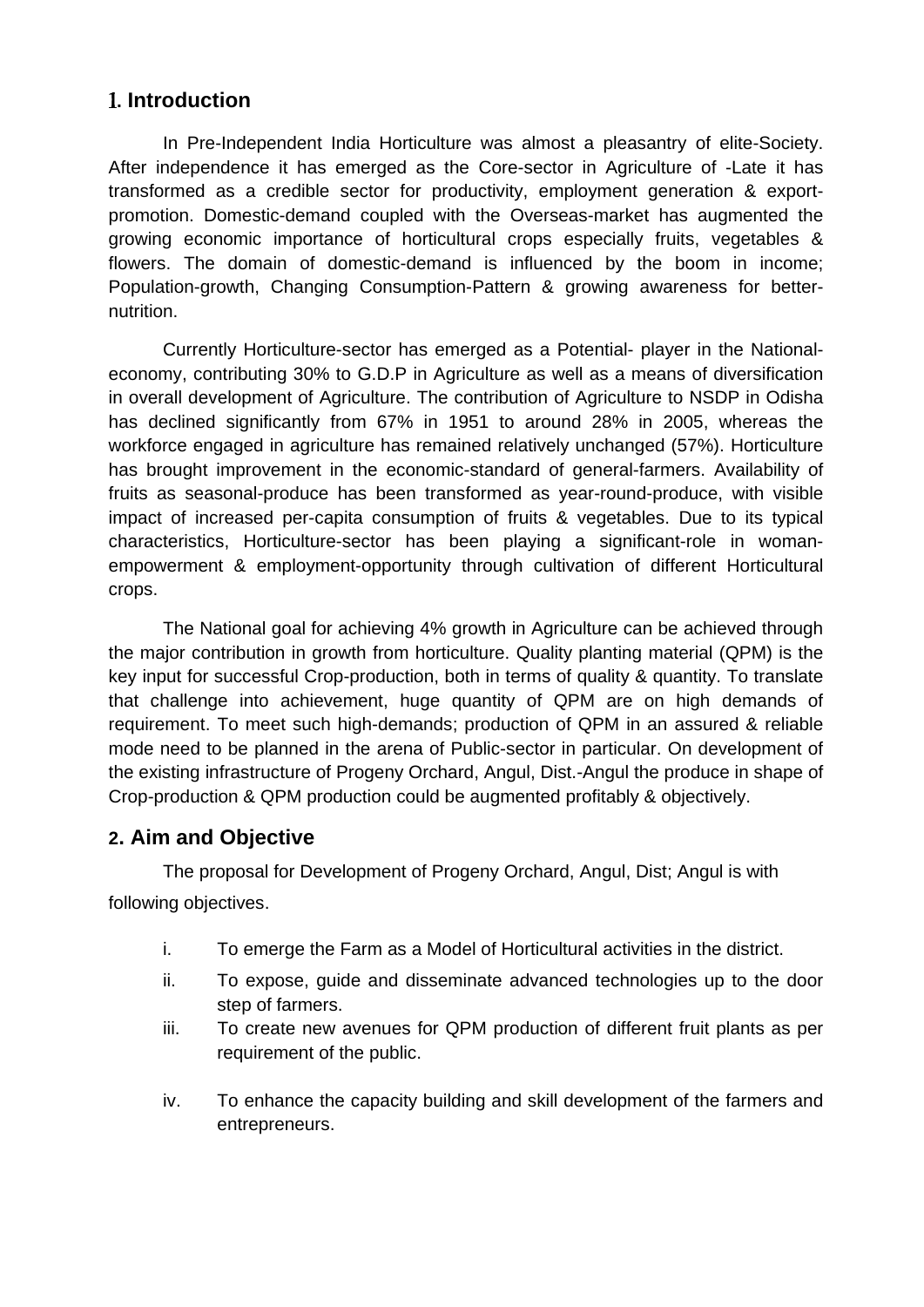- v. To make the farm profitable through farm-produce and production of QPM
- vi. To create a congenial-atmosphere for discharge of diligent-duty.

## **3. Feasibility of the Project & Basic Information**

The project is feasible as activities is taken up in the Govt. Horticulture Farm and is located in Angul District Headquarter.

 The Farm is under the administrative-control of Deputy Director of Horticulture, Angul since 1948 stretching over an area of 11 Hectare. The Farm has ample scope for increasing the production capacity of QPM with additional planted area & enhancement of other activities.

## **Existing Infrastructure**

| a) |  | Total area 11 Hectare |
|----|--|-----------------------|
|----|--|-----------------------|

- b) Plantation 9 Hectare
- c) Details of Mother plants **Age**

| 1)<br>Mango |        | 1269 Nos. | 10 to 50 |
|-------------|--------|-----------|----------|
| 2)          | Litchi | 67 Nos.   | -39      |
| 3)          | Guava  | 105 Nos.  | 10 to 34 |

## **Existing Infrastructure of the Farm**

| $\left( \begin{matrix} 1 \end{matrix} \right)$ | <b>Shednet House</b> | 7 Nos. | 8624 Sqft.             |
|------------------------------------------------|----------------------|--------|------------------------|
| (2)                                            | Pack House           | 2 Nos. | L-33' B-13' 8585 Sqft. |
| 3)                                             | Vermi Compost 1 Nos. |        | L-31B-20 620 Sqft.     |

## **Fencing**

| 1) | Measonary | 1400 Mtrs. |
|----|-----------|------------|
|    |           |            |

2) Barbed 2000 Mtrs.

#### **Mechanisation and Equipments**

| 1)  | <b>Power Tiller</b> | 1 No.          |
|-----|---------------------|----------------|
| (2) | <b>Power Show</b>   | 1 No.          |
| 3)  | Pump                | 1 No. Def 5 HP |
| 4)  | <b>Brush Cutter</b> | 2 nos fine     |

- 5) Sprayer 3 Nos. 1 fine 2 Def
- 6) Electronic Motors 2 Nos. fine 3 HP and ½ HP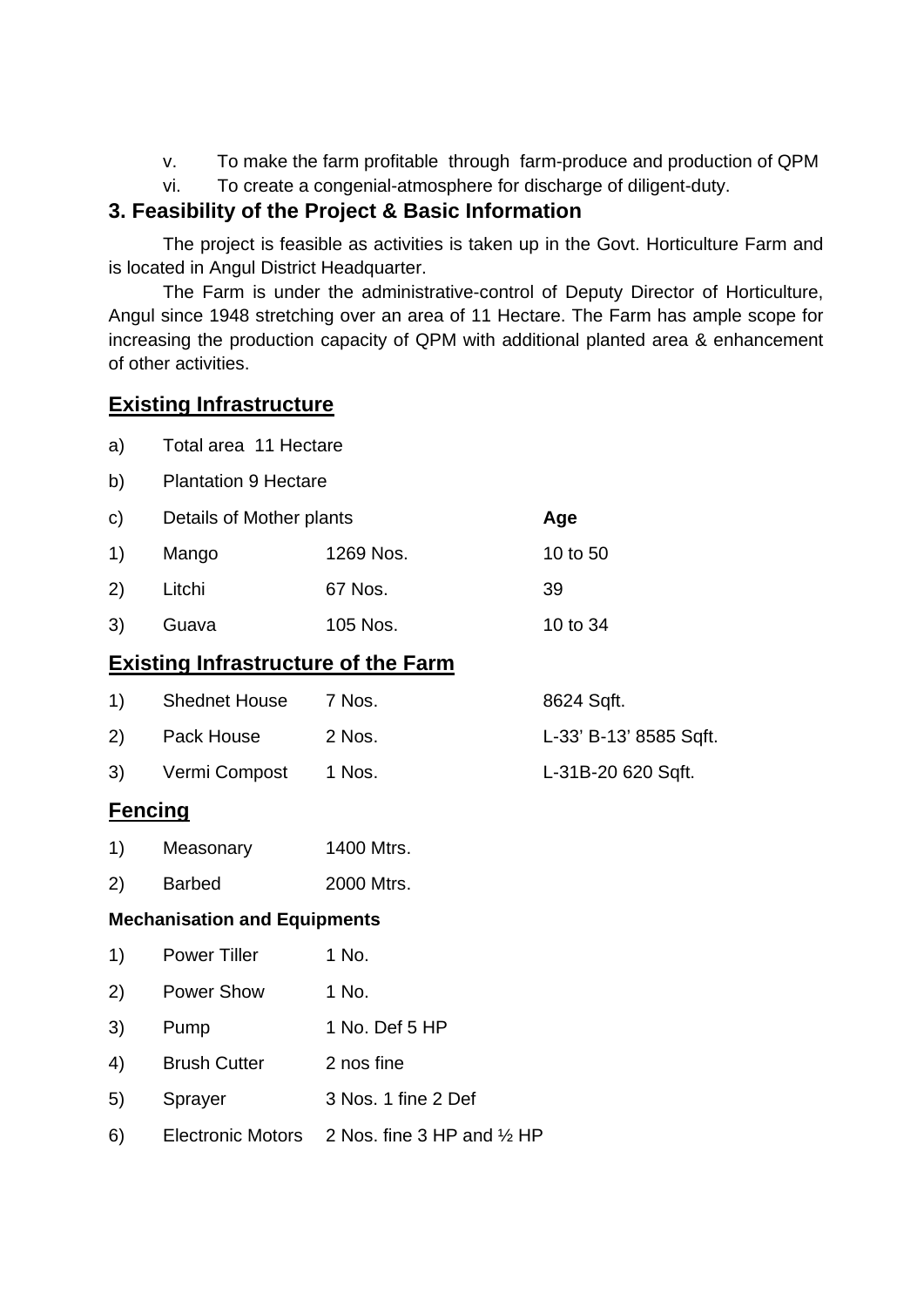## **4. Competency and Sustainability**

The farm is under the control of Dy. Director of Horticulture, Rayagada and is maintained by efficient skilled manpower. The revenue generated by selling the quality planting materials (QPM) can be utilized for making the farm sustainable. The farm can be managed with existing manpower.

## **5. Sector & Sub-Sectors:**

Infrastructure and Assets stream of RKVY

## **6. Anticipated Benefit**

The QPM production will increase from 50,000 to 1,00,000 in fruit crops and 3 lakhs of hybrid vegetable seedlings will be produced annually which will generate revenue. It will also act as a training center to provide technical knowledge to the farmers and entrepreneurs to grow vegetables and fruit crops in scientific manner. Around 50000 Papaya & 25000 Drumstick seedling will be raised annually. Apart from this, 1 lakhs of Marigold cuttings will be raised. The revenue receipt would be increased to 30 Lakhs per Annum.

## **7. A) Out Put of the Project**

The following will be done for improvement of the farm.

| <b>SI</b><br>No. | <b>Items</b>                                                                    | <b>Unit</b> | Qnty.  |
|------------------|---------------------------------------------------------------------------------|-------------|--------|
| 1                | Construction of pump house (10ft X 9ft)                                         | Sqft        | 180    |
| 2                | Construction of Go down cum watchman<br>shed $(40ft \times 32.5ft)$             | Sqft        | 1300   |
| 3                | Rejuvenation of Mother plants                                                   | Ha          | 7      |
| 4                | Boundary wall, RCC pillar and Brick Masonry                                     | Rmt         | 2000   |
| 5                | Construction of C.C. Road (Width 4Mt. x Height<br>0.3Mt.) (sand, CC 1:4:8, RCC) | Rmt         | 1332   |
| 6                | Water Tank 1No.                                                                 | <b>LS</b>   | 2 Nos. |
| $\overline{7}$   | Staff Quarter 1 No.                                                             | <b>LS</b>   | 1 No.  |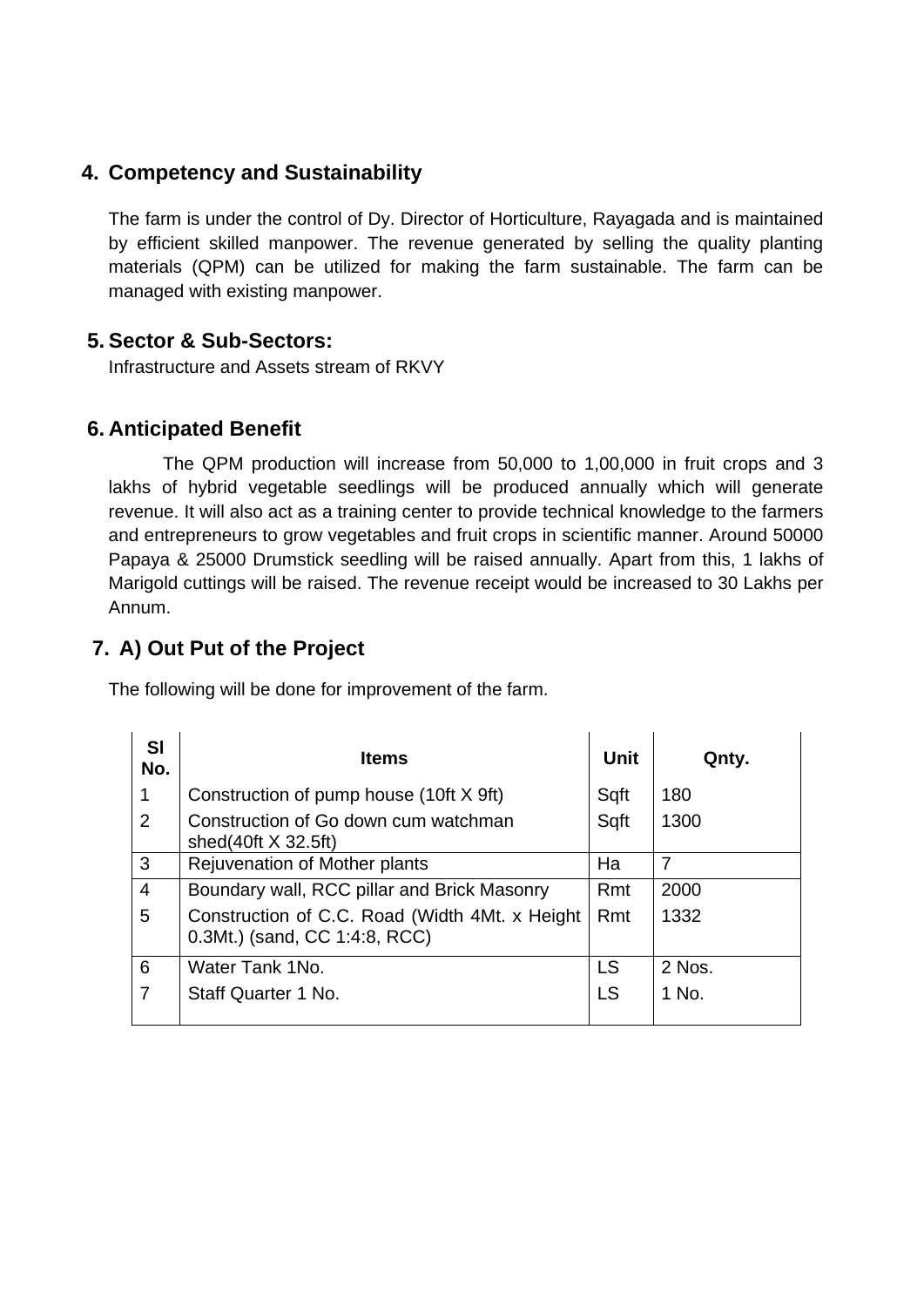## **B) Out Come of the Project**

- ¾ The quality planting materials production will increase. The farmers of nearby areas can able to get good quality vegetable seeds as well as fruit planting materials.
- $\triangleright$  It will act as demonstration center for the farmers.

## **8. PROPOSED DEVELOPMENT ACTIVITIES:**

| <b>SI</b><br>No. | <b>Items</b>                                                                      | <b>Unit</b> | Qnty.          | Rate<br>(Rs.) | <b>Total Cost in</b><br>Lakhs (Rs.) |
|------------------|-----------------------------------------------------------------------------------|-------------|----------------|---------------|-------------------------------------|
| 1                | Construction of pump house (10ft X)<br>9ft)                                       | Sqft        | 180            | 700           | 1.26                                |
| 2                | Construction of Go down cum<br>watchman shed(40ft X 32.5ft)                       | Sqft        | 1300           | 1100          | 14.3                                |
| 3                | Rejuvenation of Mother plants                                                     | Ha          | $\overline{7}$ | $0.4$ lakh    | 2.8                                 |
| 4                | Boundary wall, RCC pillar and Brick<br>Masonry                                    | Rmt         | 2000           | $0.05$ lakh   | 100                                 |
| 5                | Construction of C.C. Road (Width<br>4Mt. x Height 0.3Mt.) (sand, CC<br>1:4:8, RCC | Rmt         | 1332           | $0.05$ lakh   | 66.6                                |
| 6                | Water Tank 1 No.                                                                  | LS          |                |               | 1.0                                 |
| $\overline{7}$   | Staff Quarter 1 No.                                                               | <b>LS</b>   |                |               | 1.0                                 |
| <b>Total</b>     |                                                                                   |             |                |               | 186.96                              |

**(Rupees One Crore ninety five Lakhs and Ninety six thousand) only** 

## **9. Project Co-ordinator details**

|              | <b>Name</b>        | <b>Designation</b>    | <b>Mobile No.</b> | Email                |
|--------------|--------------------|-----------------------|-------------------|----------------------|
|              |                    |                       |                   |                      |
| <b>State</b> | Bhagyarathi<br>Dr. | Dy.<br>Director<br>of | 9437421475        | ahorkvy@orihot.in    |
| Level        | Pradhan            | Horticulture (Hq.)    |                   |                      |
| <b>Field</b> | Sri<br>Narendra    | Dv.<br>οf<br>Director | 9438107196        | ddhangul12@gmail.com |
| Level        | Kumar Sahoo        | Horticulture          |                   |                      |
|              |                    |                       |                   |                      |